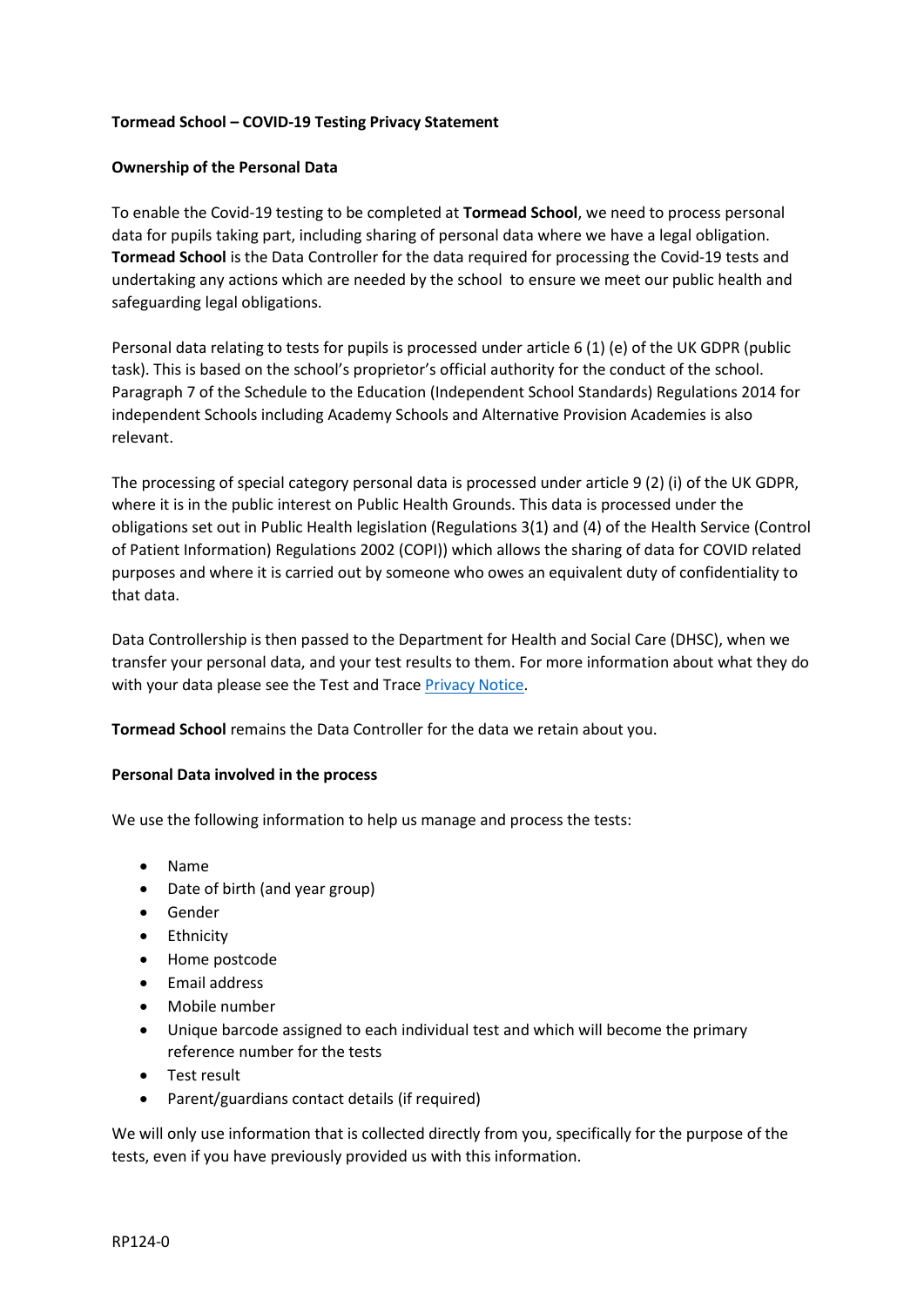## **How we store your personal information**

The information will only be stored securely on local spreadsheets called COVID-19 results registers, in school whilst it is needed. It will also be entered directly onto DHSC digital services for the NHS Test and Trace purposes. Schools will not have access to the information on the digital service once it has been entered.

### **Processing of Personal Data Relating to Positive test results**

The pupil or parent (depending on contact details provided) will be informed of the result by the school and advised how to book a confirmatory test.

We will use this information to enact their own COVID isolation processes without telling anyone who it is that has received the positive test.

The information will be transferred to DHSC, who will share this with the NHS, GPs. Public Health England (PHE) and the Local Government will use this information for wider test and trace activities as well as statistical and research purposes.

This information is processed and shared under obligations set out in Public Health legislation under Regulations 3(1) and (4) of the Health Service (Control of Patient Information) Regulations 2002 (COPI) which allows the sharing of data for COVID related purposes.

The results register will not be shared with any third parties and will be retained for a minimum of 14 days and up to a month after the last entries are made by the school into them.

DHSC will retain information for up to eight (8) years. For more information about what the DHSC do with your data please see thei[r COVID-19 Privacy Notice.](https://www.gov.uk/government/publications/coronavirus-covid-19-testing-privacy-information)

## **Processing of Personal Data Relating to Negative and Void test results**

We will record a negative or void result and the information is transferred to DHSC, NHS. PHE and the Local Government who will use the information for statistical and research purposes.

This information is processed and shared under obligations set out in Public Health legislation under Regulations 3(1) and (4) of the Health Service (Control of Patient Information) Regulations 2002 (COPI) which allows the sharing of data for COVID related purposes.

The results register will not be shared with any third parties and will be retained for a minimum of 14 days and up to a month after the last entries are made by the school into them.

DHSC will retain information for up to eight (8) years. For more information about what the DHSC do with your data please see thei[r COVID-19 Privacy Notice.](https://www.gov.uk/government/publications/coronavirus-covid-19-testing-privacy-information)

#### **Processing of Personal Data relating to declining a test**

If you decline a test, we record your decision under the legitimate interest of school in order to have a record of your decisions and to reduce unnecessary contact with you regarding testing.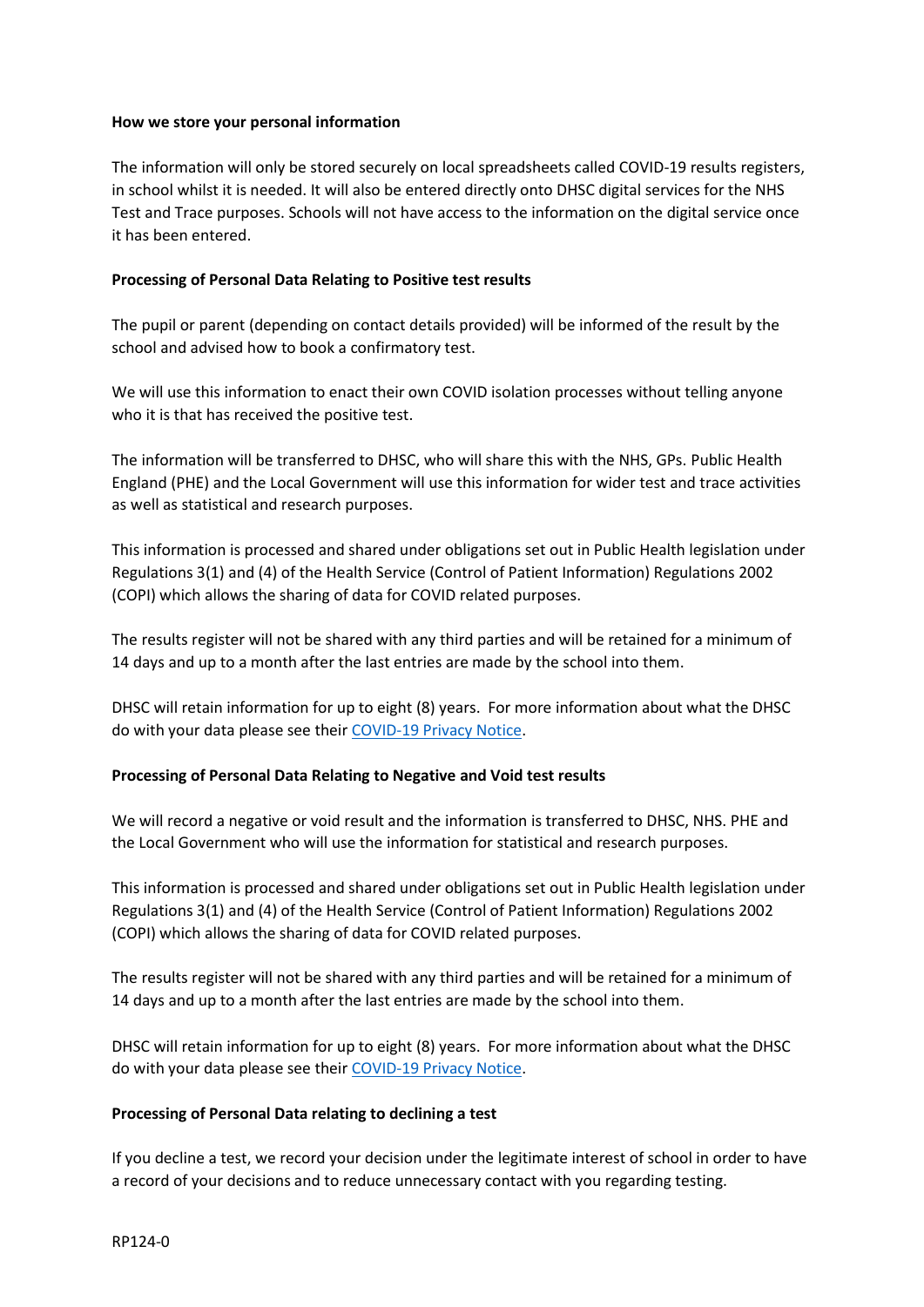## **Data Sharing Partners**

The personal data associated with test results will be shared with

- DHSC, NHS, PHE to ensure that they can undertake the necessary Test and Trace activities and to conduct research and compile statistic about Coronavirus.
- Your GP to maintain your medical records and to offer support and guidance as necessary.
- Local Government to undertake local public health duties and to record and analyse local spreads.

#### **Your Rights**

Under data protection law, you have rights including:

**Your right of access** - You have the right to ask us for copies of your personal information.

**Your right to rectification** - You have the right to ask us to rectify personal information you think is inaccurate. You also have the right to ask us to complete information you think is incomplete.

**Your right to erasure** - You have the right to ask us to erase your personal information in certain circumstances.

**Your right to restriction of processing** - You have the right to ask us to restrict the processing of your personal information in certain circumstances.

**Your right to object to processing** - You have the right to object to the processing of your personal information in certain circumstances.

**Your right to data portability** - You have the right to ask that we transfer the personal information you gave us to another organisation, or to you, in certain circumstances.

You are not required to pay any charge for exercising your rights. If you make a request, we have one month to respond to you.

Please contact us at **[slawton@tormeadschool.org.uk](mailto:slawton@tormeadschool.org.uk)** if you wish to make a request.

#### **How to complain**

If you have any concerns about our use of your personal information, you can make a complaint to us at **[slawton@tormeadschool.org.uk.](mailto:slawton@tormeadschool.org.uk)**

You can also complain to the ICO if you are unhappy with how we have used your data.

The ICO's address:

Information Commissioner's Office Wycliffe House Water Lane